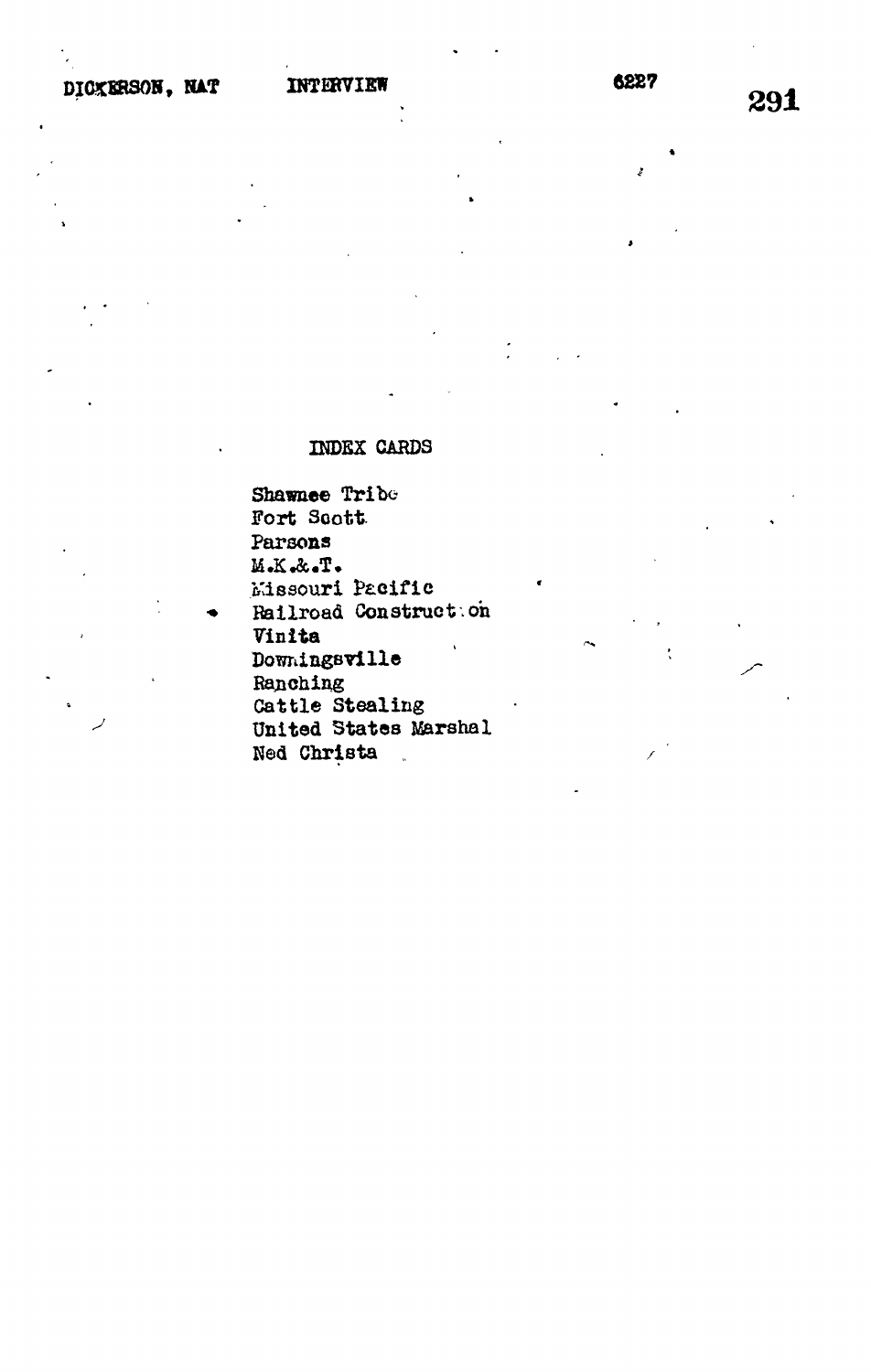INTERVIEW WITH NAT DICKERSON Vinita, Oklahoma Rt. S. . June 11, 1937 FIELD WORKER JANKS R. CARSELOWET.

Indian Pioneer History, S-149

My name is Nat Dickerson. I was born four miles northwest of Fort Scott, Kansas, December 16, 1865.

My father's name was william Oal Dickerson, a white man.

My mother's name was Mary (Ellis) Dickerson, also a white woman.

I m'arried Mary F. Tucker, a part breed Shawnes Indian, who was the daughter of Dudley H. and Ella  $\Omega$ M. Tucker. My wife was born March 2, 1881, and died. November 23, 1911. To this union two boys, David and Calvin and two girls, Willie Ellen and Lee Dickerson. were born.

Willie Ellen married Ray Jackson and they were the parents of four children living and one who died in infancy, Mary Ellen died in November. 1933.

My parents lived near Fort Scott' all during the Civil War, but in #868 they moved to seven miles northwest of Parsons, Kansas, in Neosho county, and they were living there when the M.K.A.T. was recing with the Missouri Pacific to reach the Indian Territory.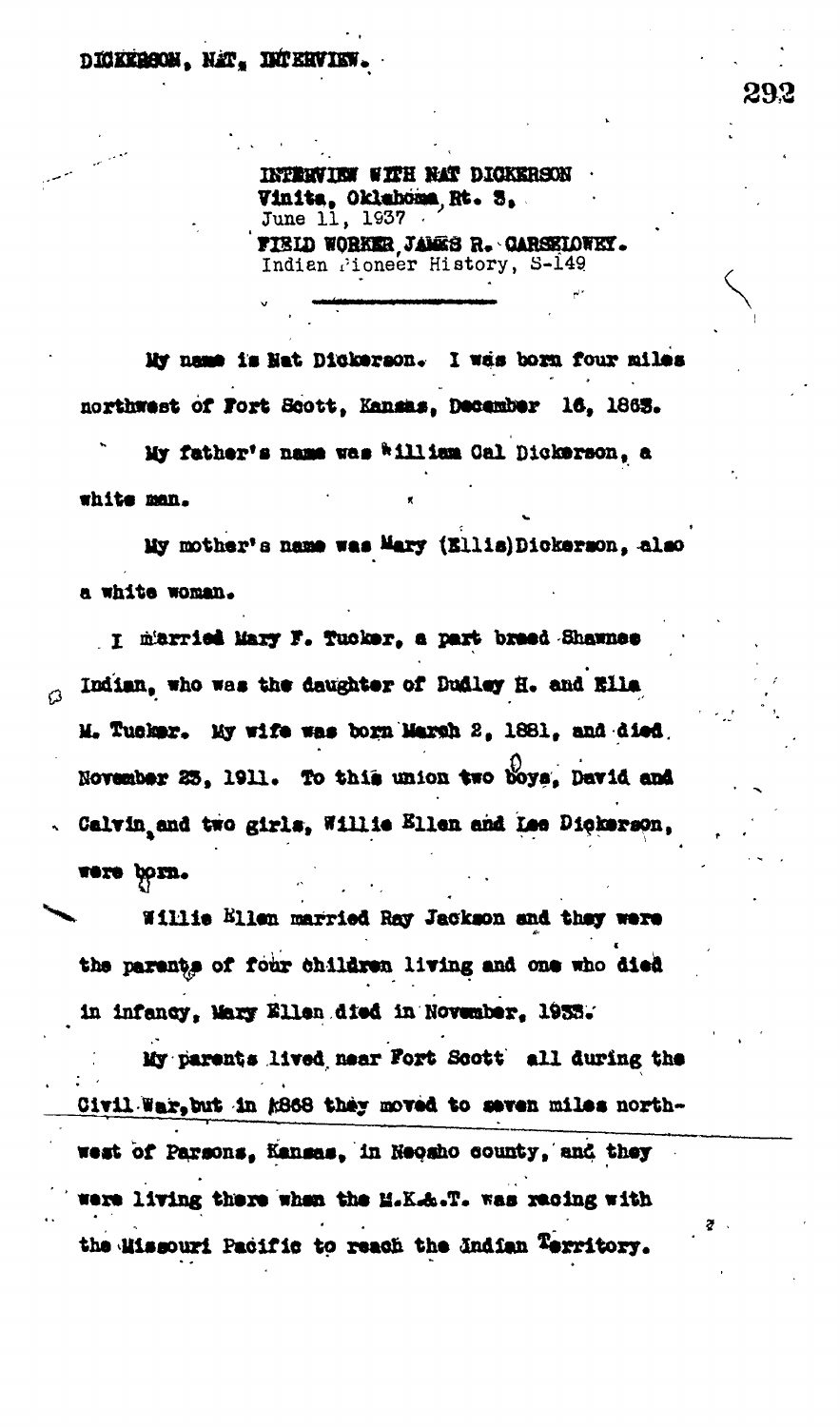DICKERSON, NAT. IMPERV

Ņ

**time to throw up a grade for their rails, but laid** them right on top of the ground, until they came to a grade, when a cut or fill would be made. They **\* to a grade, when a out<sup>r</sup> or fil l would^ be made\* They '• auooeeded in reaching the Territory first, and were promised every other alternate seetion of land 'by the U.S. .-governing for the first railroad that the first railroad that the first railroad that the first rail would be the Territory,**  $\frac{1}{\sqrt{2}}$ Pacific, which later became the Frisco tied up at **Pacific, which later bo came the Frisco,tied up at • Vinita and did not build on west for several years\* Both xoedsjreaehed Vinita in 1871, and the ^risoo crossed the &aty where the present site of Vinita now standfr, but the town had already been established** three miles south, on Cabin creek, but was moved. **three miles south, on Cabin creek, but was moved •** northward to what they called the junction. The town **northward to what they called the junction. The town**

They were building so fast that they did not take

# PACIFIC WAS FIRST HOTEL **PACZglO WAS FIRg? HOTEL**

Henry Eiffert, a Cherokee lawyer, built the first **Henry Siffert, a Cherokee lawyer, built the first** hotel in Vinita, at the junction of the two railroads. **hotel in Vinita, at the junction of the two railroads,**

**was going under the name of Downingsville at that time\***

was going under the name of Downingsville at that time.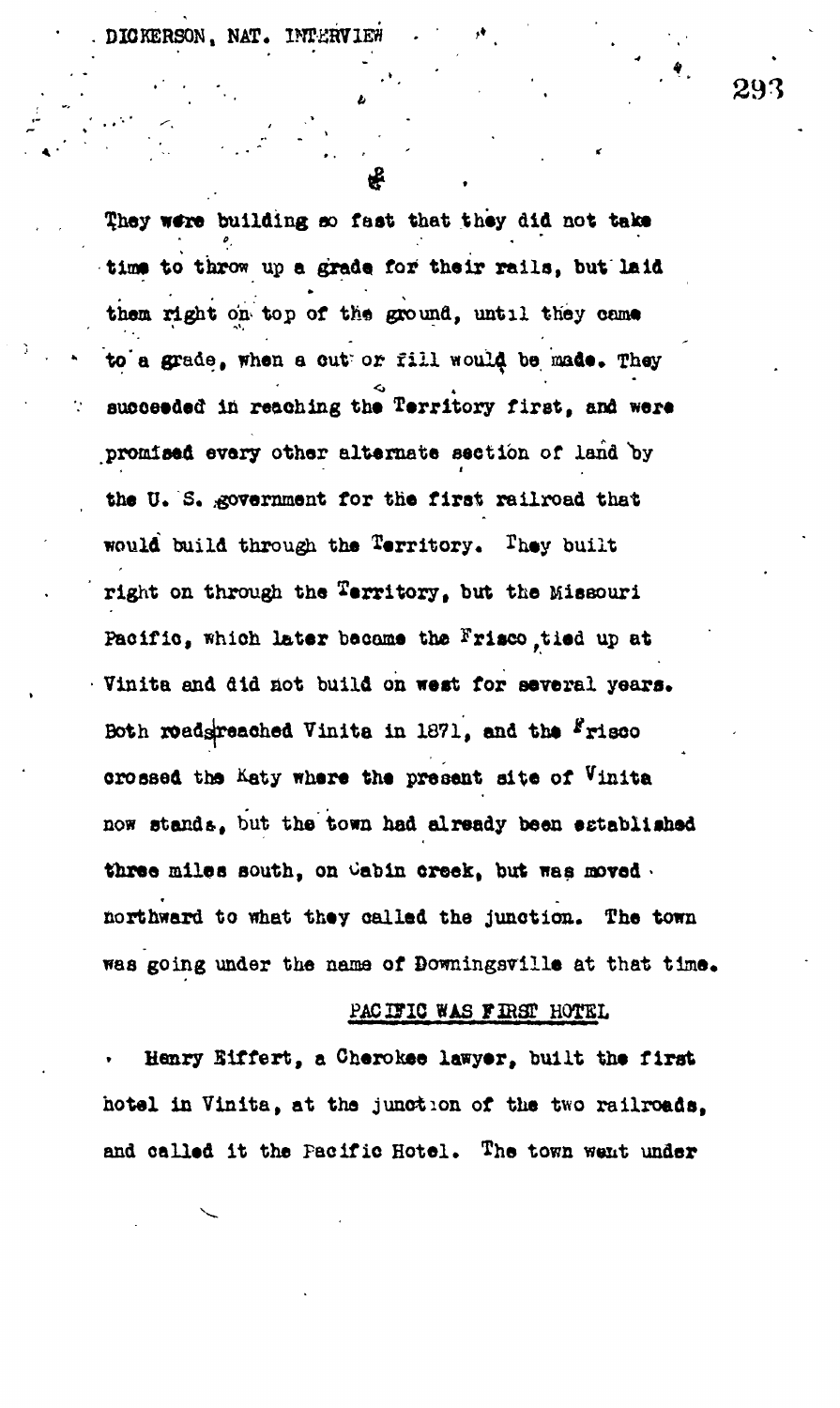DICKERSON& NAT, INTERVIEW.

**ihe name of Downingsville for several years, after** it was moved northward to the junction. Johnson Thompson owned the first Grocery Store in Vinita, and **was the first mayor of Downingsvill\*. He had been oonduoting a store on Grand river in Delaware** district before the Civil War, and moved to the new town when it first started.

## **MOVES TO TERRITORY**.

**I oame to the Indian Territory with my parents in 1878 and we first settled on the Bob Klaus plaoe, across .he river from where Beraice now stands, in Delaware district, Cherokee Nation. The following year we moved^across the river to the Sat Beck place,** one mile south of **Bernice**.

I had three brothers and two sisters who came to the **Territory** with us, and I left the farming at home **for them, and went to work on Mat Skinner's Cattle** ranch, on Paw Paw creek, about seven miles west of Vinita. I worked several years for him and then went to Billie **Miller'e r&noh, near the Skinner ranch.**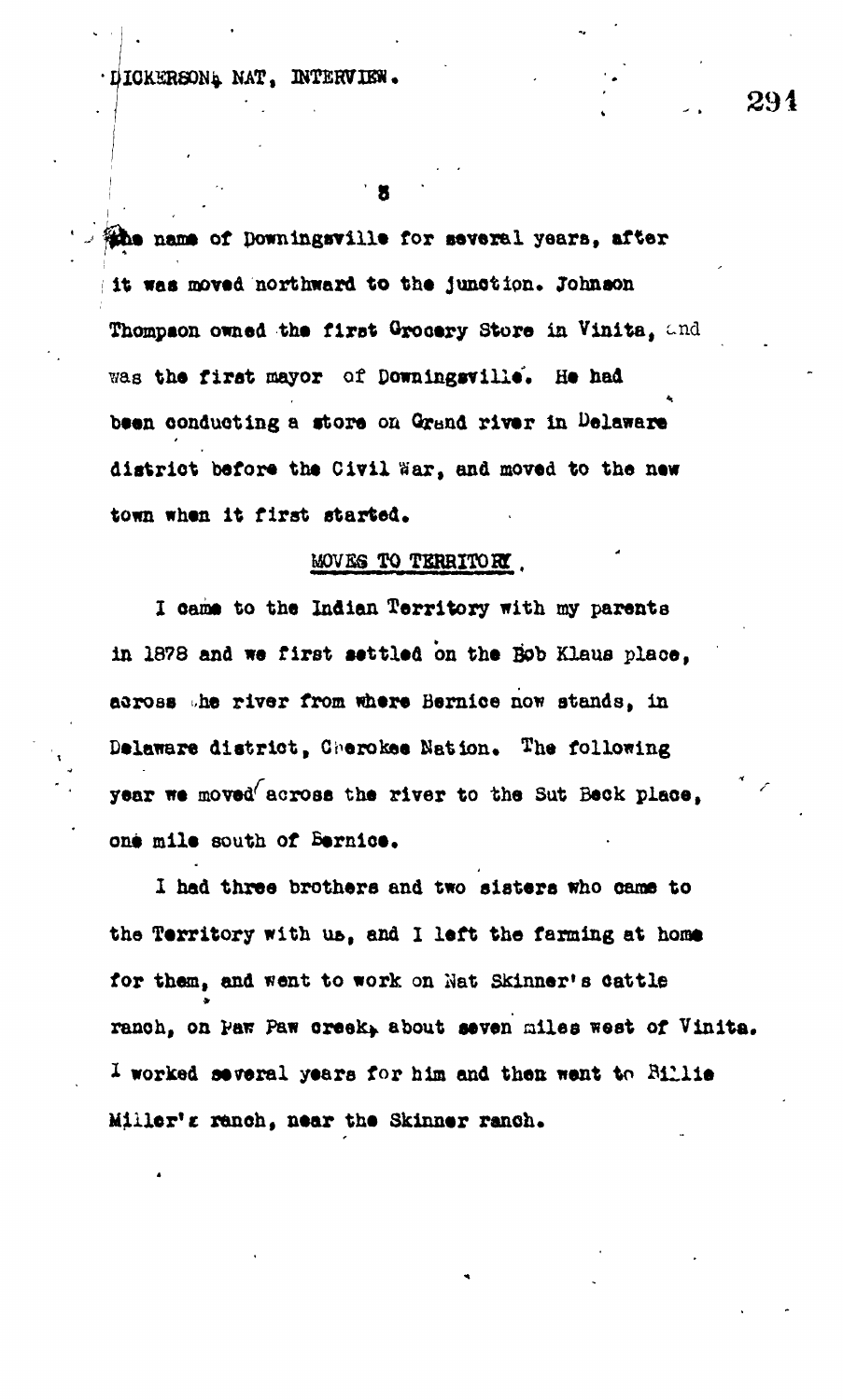**4**

### **CH. ROKEE LAWS END**

I think it was in 1898 that the Cherokee laws ended, and the United States courts took over the **jurisdiction of all the laws that the Cherokep Nation had been keeping enforced, and this required a great many more deputies working under the United States Marshal. I was named as one of a posse to work under Heck Bruner, one of the regular deputy marsholB.**

# **• TROUBLE IN BILLS**

**About the first trouble we encountered was cattle stealing in the hills. Farmers from Tahlequeh on north to Spavinaw were complaining of losing their cattle and the charge was, that they were being taken by a bunch of young Indians and were being sold to a man by the name of John Morrison and to Sam Zeno, a Jew who had married a Cherokee girl and who had a big ranch on Lynch's Prairie about five miles north of the town of Spavinaw.**

**The officers got after Zeno and Morrison and they turned to the officers the names of several Indians,**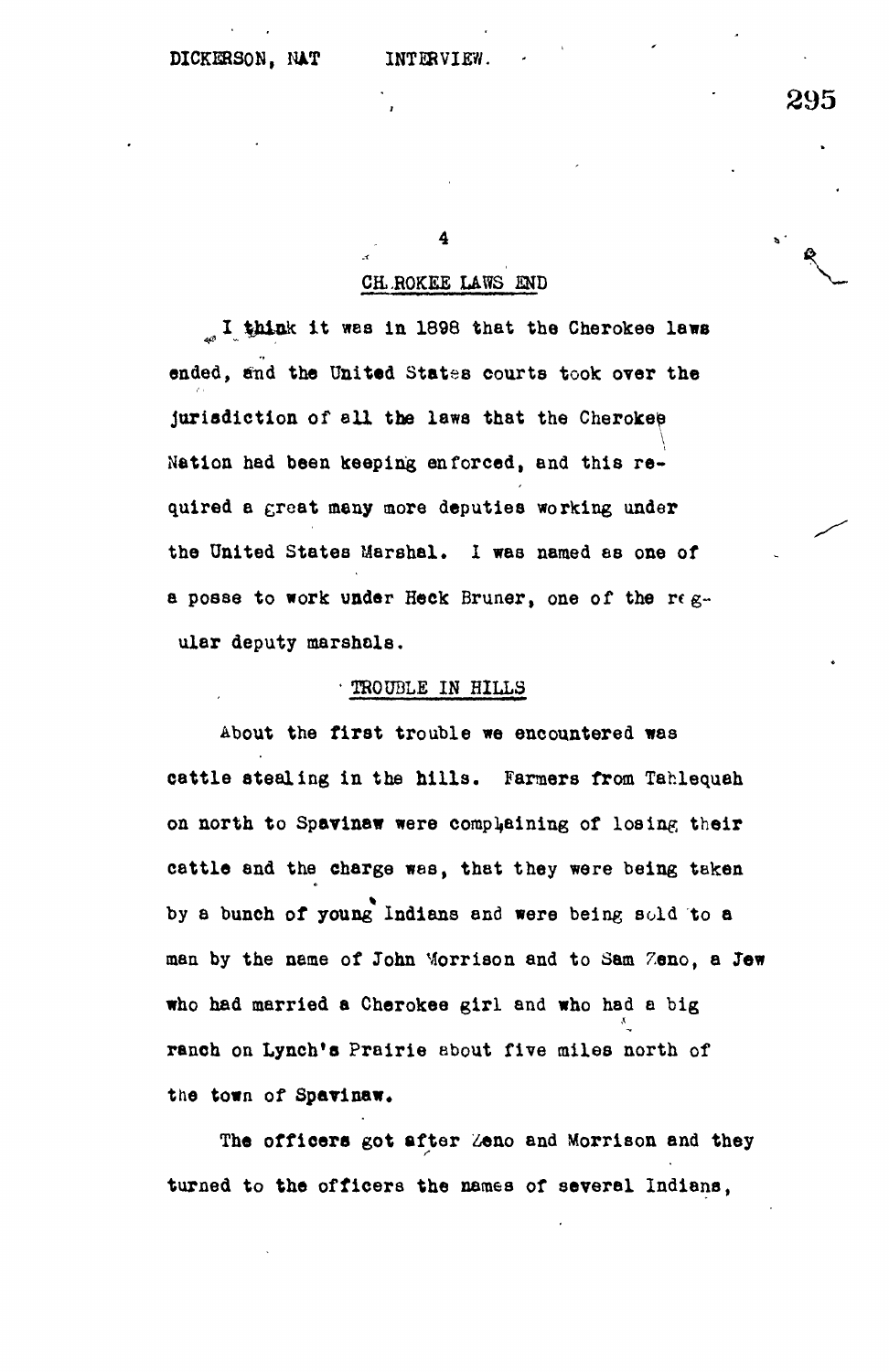DICKERSON, NAT, INTERVIEW.

Б

**\*ho had been selling them cattle, and agreed to** help capture them.

# **PQSSB SUECTED FOB RAID**

Twelve men were selected to raid the hills and **bring in the men who had been stealing cattle in the hills. It v»as composed of four regular deputy United** States Marshals, Payton Folbert, who was to act as **captain of the bunch, Ples Thompson, T. Wyman Thompson** and D. M. Webb.

The other eight men who were mustered as a posse **were; John Tolbert, John Davis, John parks, lienry K»rr ,** George Webb, Joe Knight, W. R. Thompson and Nat Dickerson. **wo met at the island Ford, on Grand river, at dusk and** at midnight we crossed the river to Sam Zeno's place, **on Lynch\*s Prairie.**

**Sam told us that the boys were to bring a bunoh of cattle in to sell in three days from that tine and he took us to a big hollow, at the south end of Lynch's** Prairie, where we camped and waited for three days.

# **FIB3T JF WICKLIF? TROUBIS\***

**John Morrison, who had been waiting for the boya** to bring the cattle in, had Louis Zeno to come and tell X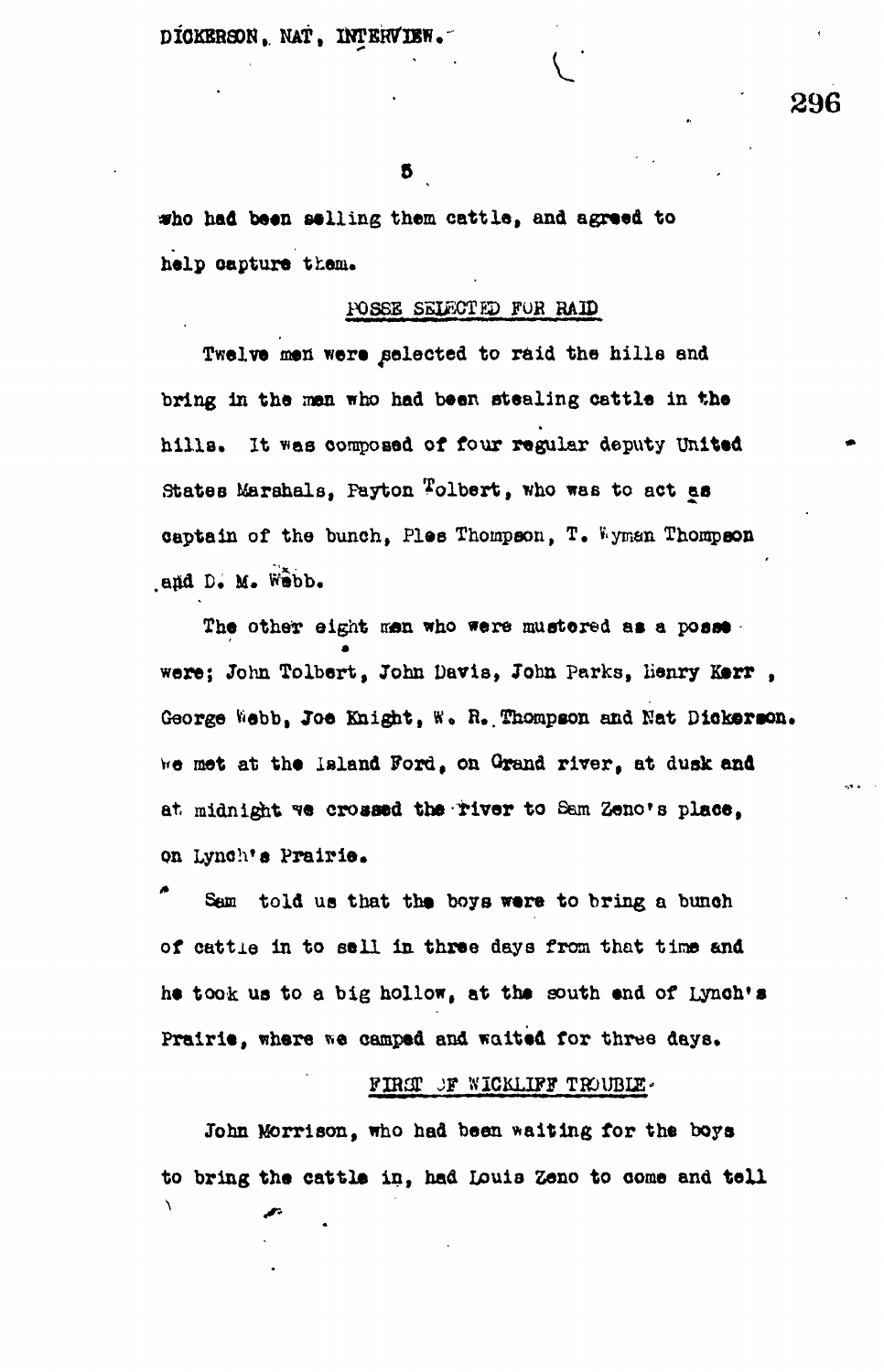**us that some of the boys would be at the horns of Louis Wiokliff that night, and that ho would stay all night there himself, and would come out on the.** back porch and light a cigar, when he wanted us to raid the house. Louis Wickliff was a fine old **Indian and had never been accused of anything wrong, but Morrison had turned in two of his boys, Louis^** Jr., and Charley Wickliff, as being in the bunch we **were** after.

**We were waiting at the barn for a signal to raid the house, when young Louie Wiokliff came to the barn** and started to get his horse and leave. We arrested **him without any trouble.**

**• Morrison appeared on the porch a short time after** that, and we surrounded the house. Payton Tolbert **knooted on the front door, and Louis ftlckliff came to** the door. Tolbert told him what we wanted and he said **there was only one of the boys in the house, and that** was Charley. He told Charley what we wanted, and Charley **sent us word that he had. plenty of ammunition and would** fight it out with us. Tolbert had the women and children **sent out of the house, and while they were leaving Charley**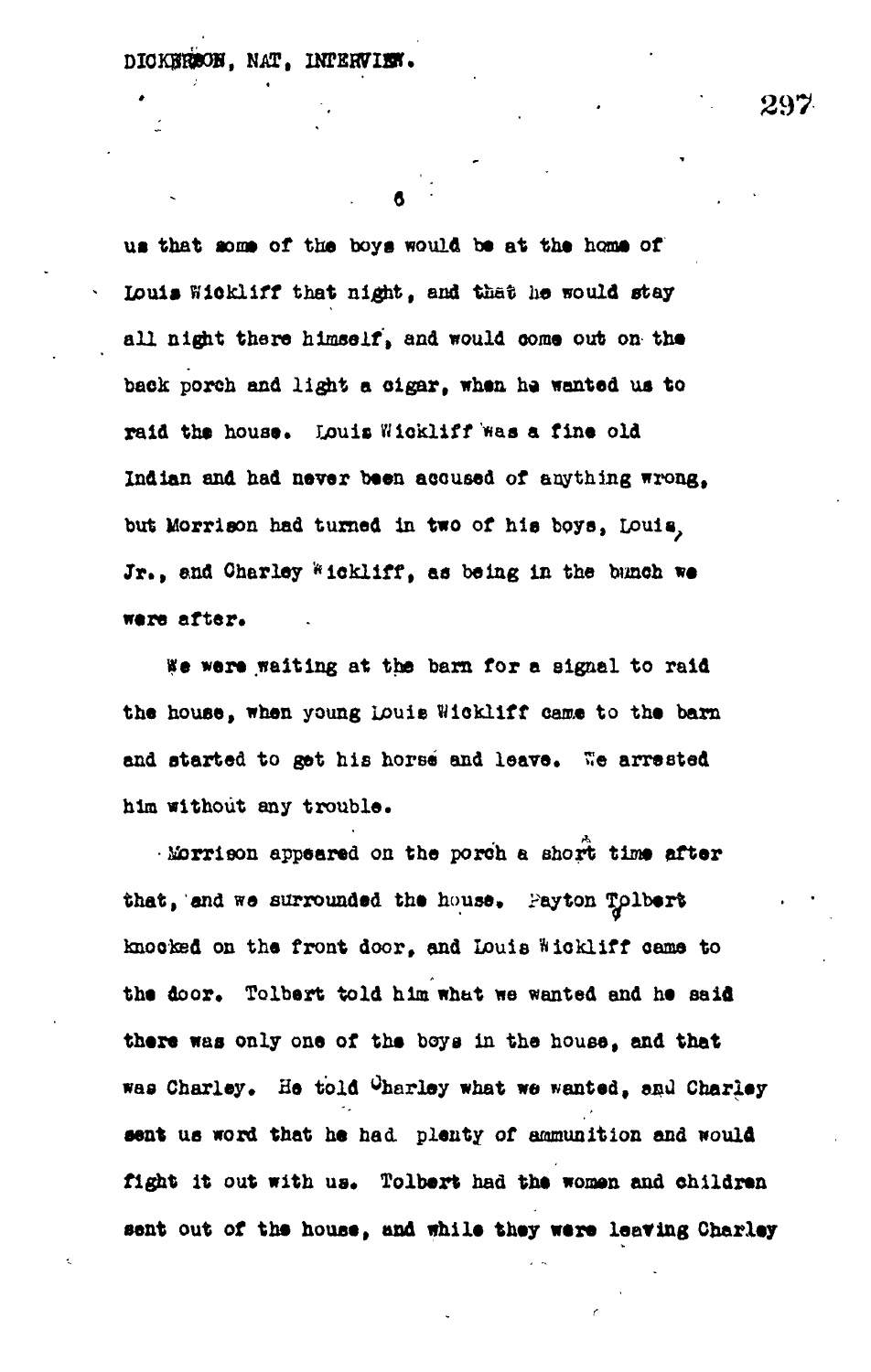**came out at the back door and was covered by four Winchesters, and gave up without a fight. The two Wiokliff boys were the only ones in the house, besides the family.**

**i /••-**

# **EXPECTED BOOTLEGGER**

**We learned from John Morrison that the Wiokliff boys were expecting a bootlegger there that night,** with some whiskey. It was a cold frosty night and we took our two prisoners in by the fire and some **of the boys went down the road to way-lay the boot**legger. About 2 o'clock in the morning we heard his **horse coming up the road, but just before he got to us he stopped and we never did see him.**

Part of our posse went on down Saline creek and brought back five more Indians and we took them to Vinita, and from there to the Muskogee jail, where **young Louie Wickliff took siok and died\***

#### **BORRISON EAVES COUNTRY**

**- After these boys were arrested and placed in jail , John Morrison got on a horse and left the** country. His horse, bridle and saddle all came back home in a few days after he left, and it was given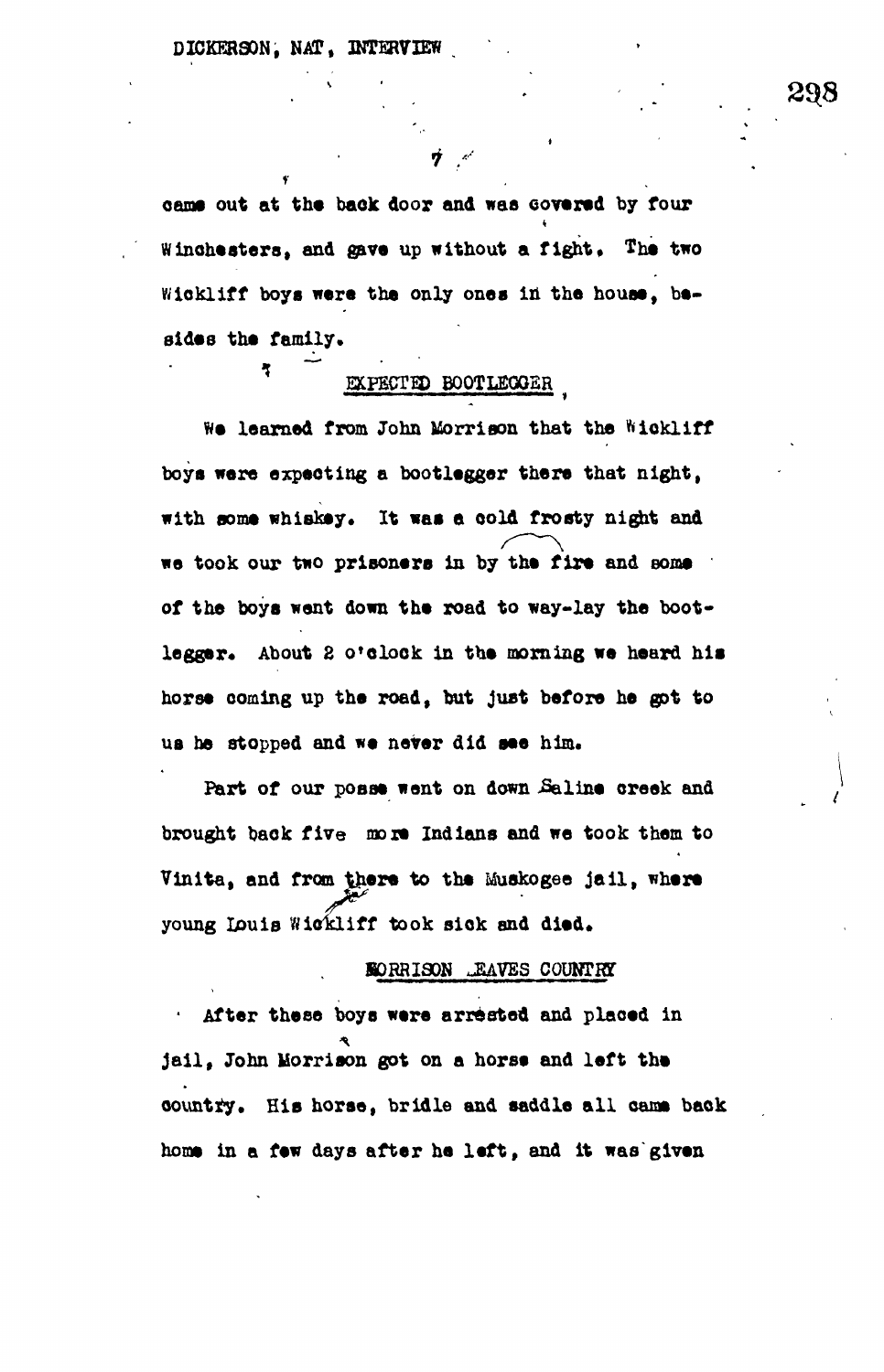**out, ihat be had been killed, but we always thought it was a ruse to throw the Indians off his traok,** as he was afraid they would kill him for turning them in.  $\sim t$ 

#### **CHARQSS DISMISSED \_**

**After John Morrisoipisappeared from the country,** Sam Zeno refused to appear against the Indians and the charges were dismissed against them, but not until young Louis Wickliff had died in jail at **MuBkogod.**

# CAPTAIN WHITE RILES YOUNG WIOKLIFFS

**Captain G. 3. White, United State Marshal,armed** with a warrant for Charley Wickliff went to the home **of Louis \*ickliff» Sr., and when the old man refused,** or did not tell him where Charley was, it is said he began to abuse the old man and went so far as to sear his feet with a hot iron. Whokliff inisted that Charley had gone away and he did not know where he was.

**When Charley returned and leemed what Captain White had done to his father , he want oh the' war path, and** sent word that he would kill him, if he ever set foot across Grand river again.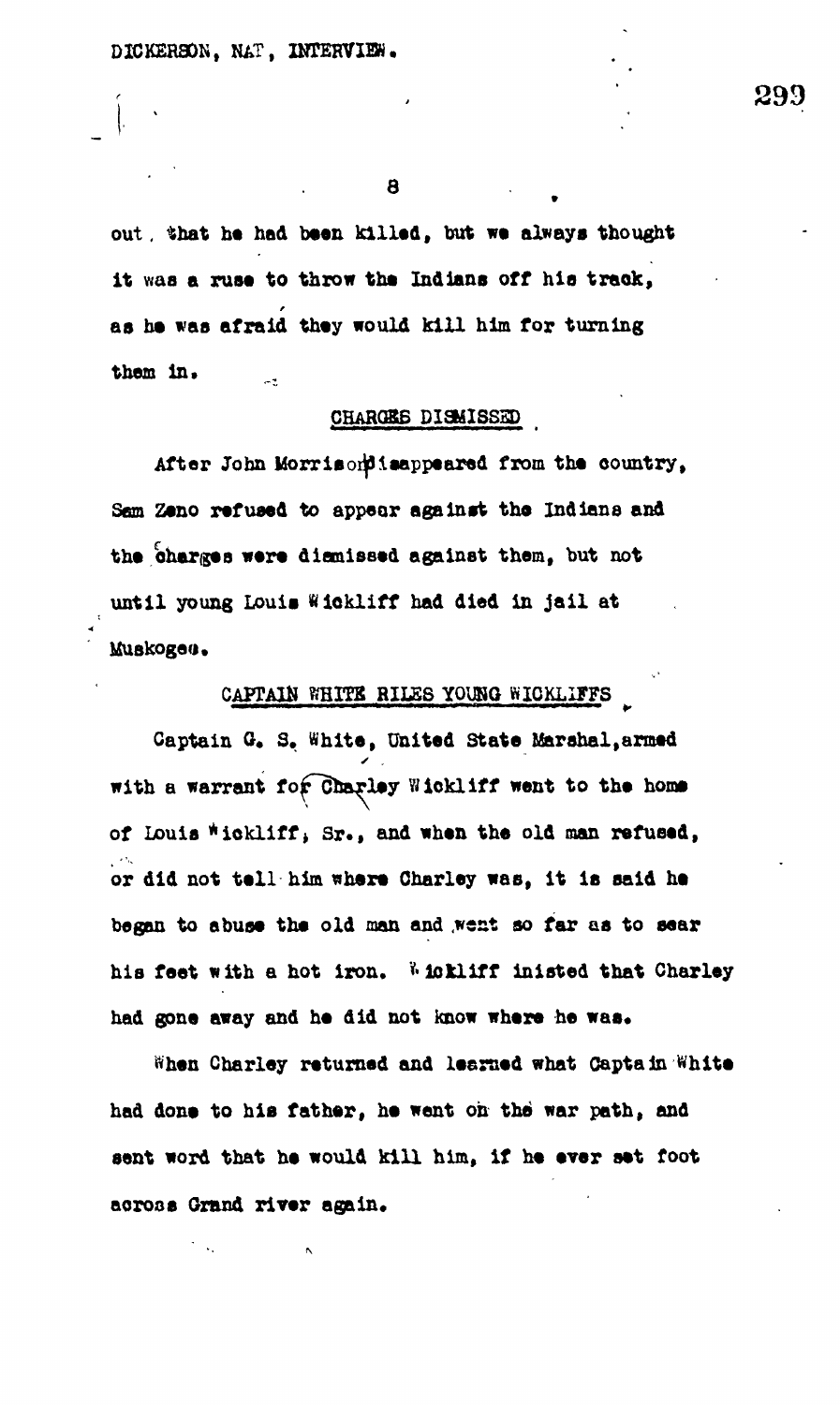# **QIL3TRAP Q0B3 ATTBR WIQKLIIF8 ,**

 $\boldsymbol{Q}$ 

**Ike Oil at rap, a big £50 pound man, who had just** entered the U. S. Deputy Marshal's force, was sent over by Captain White to round Charley Wickliff up **and bring him In. He went to the home of Charley Wiokliff, on Spavinaw, but Charley was not at home. Charley said, that Oilatrap told hla wife, if she would accede to hie wishes, that he would not bother Charley, but she refused him, and he came back another** day with a good sized posse and a blood hound. Charley **had two of his younger brothers with him the day Oil strap was on his trail with a blood hound. Tom Hckliff, who was big and fat,said he ran until his tongue lolled out and he could go no farther, and all at once they doubled back up on the side of a hill , and when Ollstrap and his posse passed down the hollow, on their trail.they let him** have it.<sup>'</sup> Gilstrap and the blood hound were killed, but the fickliff boys said they let the rest of the posse out-run **their bullets.**

#### **, HEHR3T V1EB NEXT VICTIM** *4*

**After the death of Ike Oilstrap, who was killed by the Wiekliffs, the whole United States deputy force was on the**

 $\frac{1}{6}$  .

300

**1 .**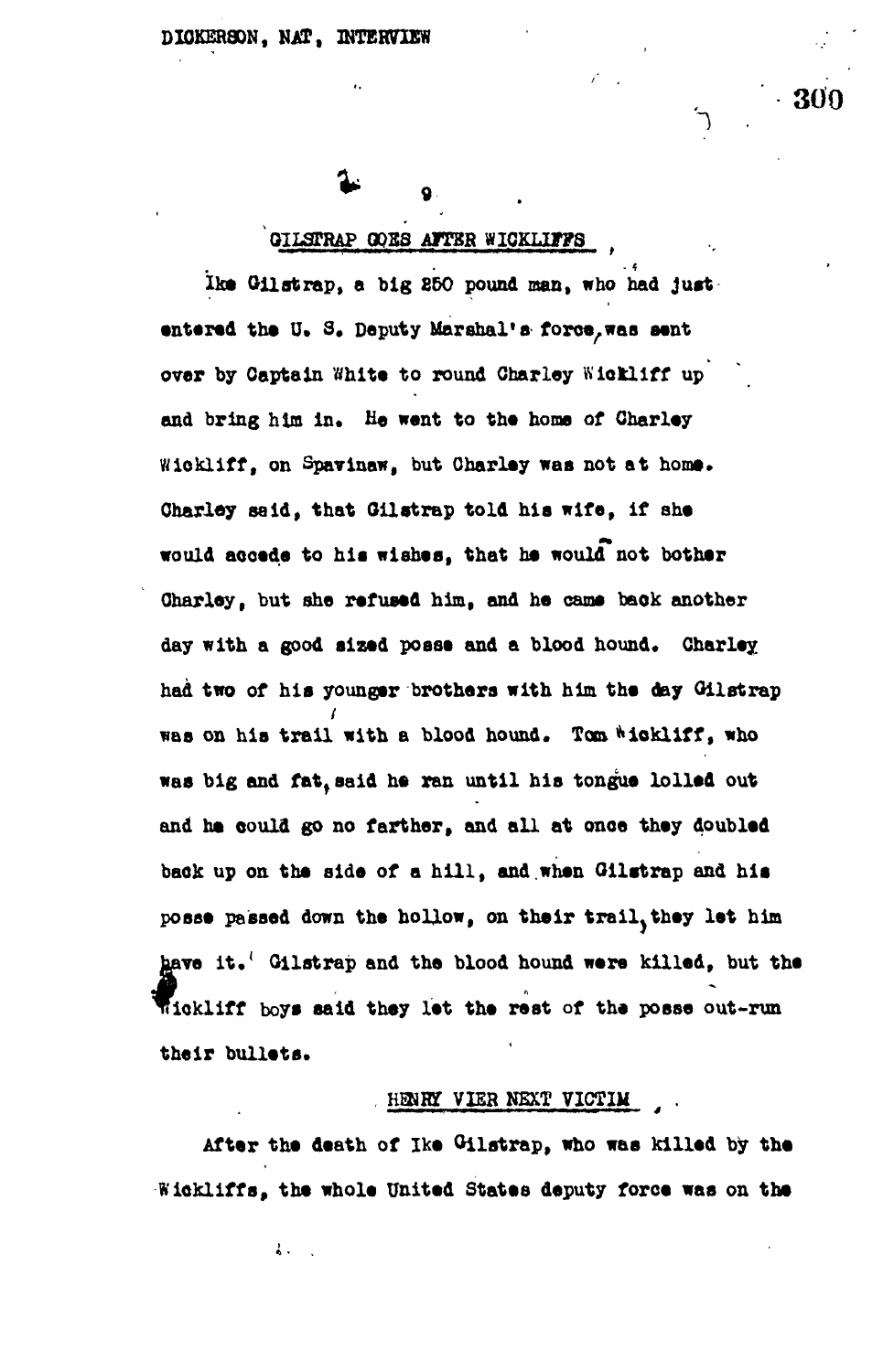$DIOKERSON$ , NAT, INTERVI!

**10 . .**

**lookout for them, and they were continually on the aeout and naturally thought that every deputy who** came on their side of the river was looking for  $\tilde{\mathbb{R}}^2$ . **than, \*hey ware full-blood Oberokea Indiana and didn't talk much English.**

**Henry Vier, another new deputy who had juat been on the force a abort time, waa aent aeroas the rlTer9 all alone ,to arreat a whiskey peddler. He waa an ecay going fellow, and had no ill'will toward any man, and naturally thought the \*ickliff boya would** not molest him. if he went alone.

**Vier went to the houae where the whiekey peddler lived, and waa ahown in the front room by the man'a wife\* He started to go right on into the kitchen through a door that was closed, when the lady of the** house told him not to go in there. He just opened the **door and atartad in anyway, and the Wiokliff boya shot him juat aa he entered the door.**

**That put Charley, Tom and another younger brother in bad with the government and things begin to look bad**

V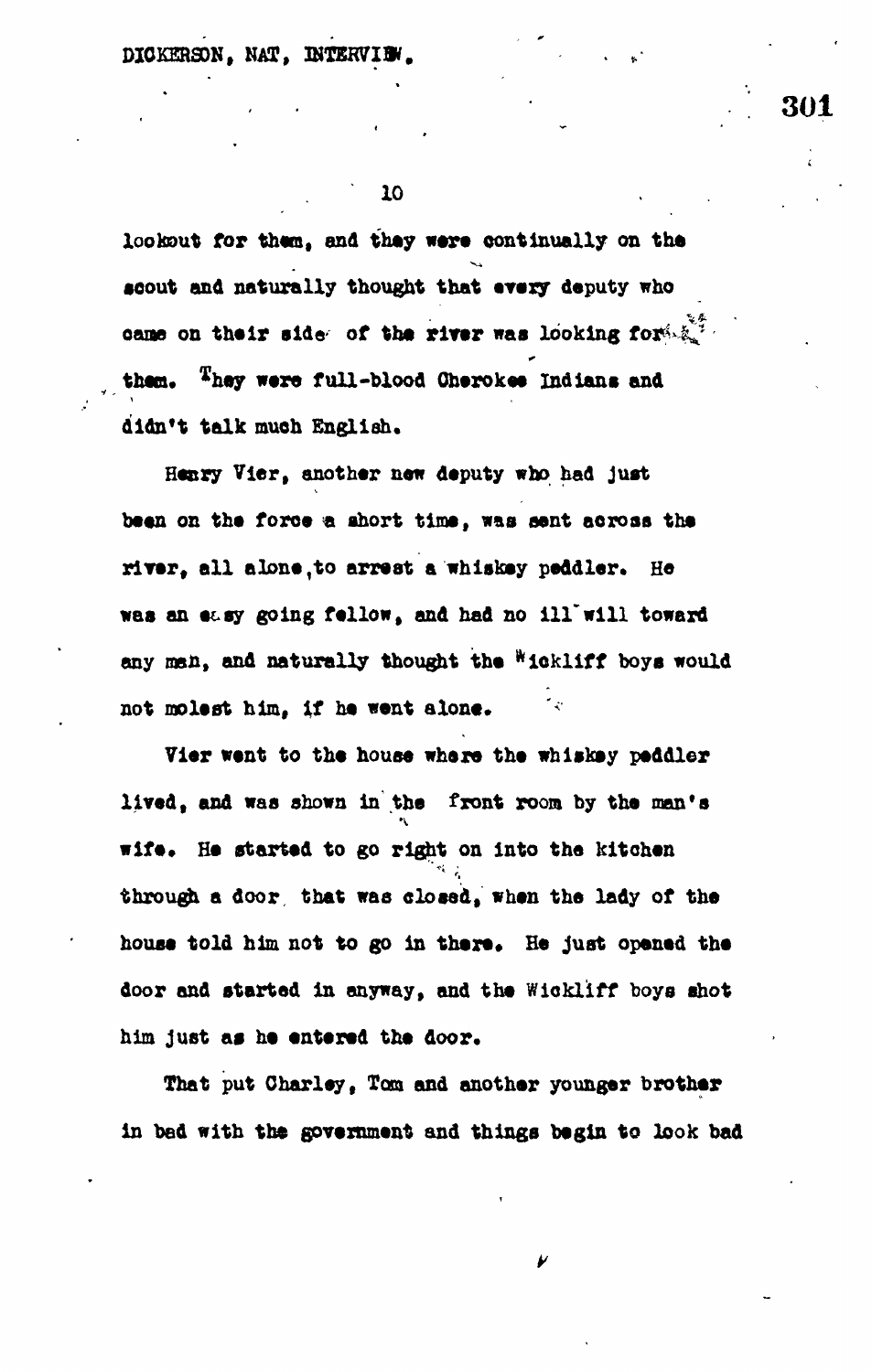$\mathbf n$ 

Δ

for them. They were continually on the scout, and in some way, which may have been accidental one of the brothers shot Charley and killed him.

## OTHER TWO GIVE UP

After the death of Charley Wickliff some of their friends got in touch with the Mayes County officers, who in turn made arrangements with the U. S. Officers not to prosecute the other two, if they would come in and give up. They did and are today living a peaceful life, and are law abiding citizens.

# HECK BRUNER DROWNS

Heck Bruner, one of the most competent officers I knew, as well as the most venturegome, moved to Pryor and his wife took charge of a hotel there. He begged me to go to Mayes County with him, as I had been with him two years, but I had just gone through one experiences that took all the marshaling out of me, and refused him.

Heck Bruner went on without me, but was still in the government service when he met him death. He in company with Vet Thompson started across Grand river one day, and the river was just about bank full, and the ferry boat was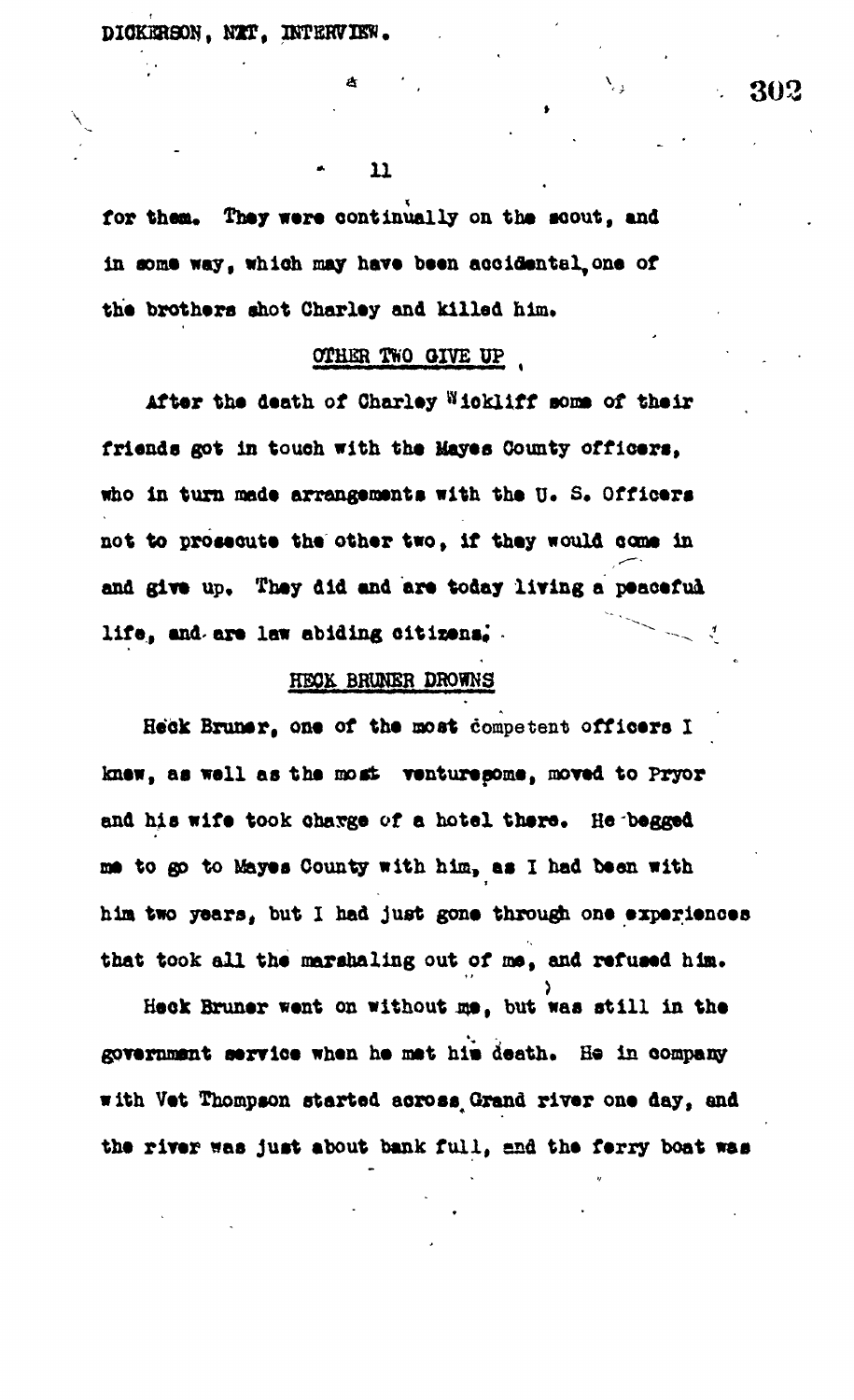on the other side, and the ferryman gone. He told **Thompson he would just swim feeroas and get tho ferry boat and eet them aoroas. Ha got almost aerose, when** he went under and drowned.

## WHY I QUIT THE SERVICE

**I had been given a warrant to eerve on a fullblood** by the name of Tyler Tilden. He couldn't talk a word of English, but made me understand that he wanted to send his boy somewhere before he went away. I waited **until X began to gat uneasy that he had aent the boy after help, when the boy came walking up with a saddle, which he wanted to use in making the long ride to Vinita,**

**When he went to leave, he pioked up his baby and**  cried until I thought his heart would break. After that **scene I told myself that if 1 over got back to Vinita 1 would never be guilty of dragging another man away from** his baby. That is why I did not go to Mayes County with Bruner, and continue on the marshal's force.

# **NED CHRISTIE KILLED**

**Ned Christie was another Cherokee Indian the Government** could not get their hands on. They had held a warrant for **him on some minor charge for several years, but he elwayg evaded them.** 

303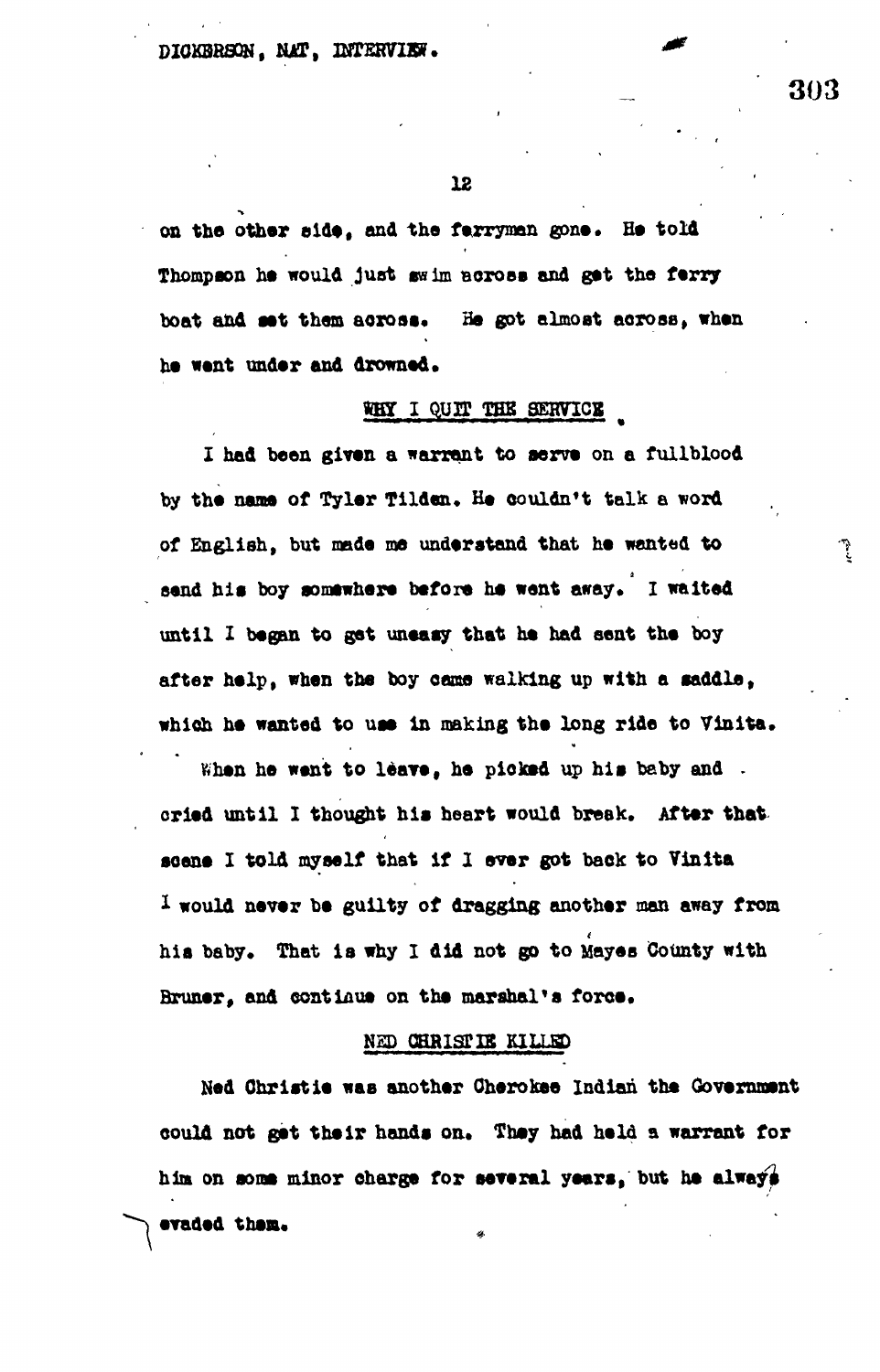**He lived In the hllla, somewhere near Tahlequah.** Finally they sent Heck Bruner, Charley Copeland. L. **P. Ioibol and a lot of others to make a drive for him. They went to hie log cabin and surrounded it before day, but he refused to come out. They filled his cabin full of lead, and he likewise took a orack et evtfry one who otuok his head or shoulder from behind a tree\***

The fight had been going on for sometime, when it was **decided to aet fire to his cabin and force him to come out. They were afraid to venture up that close to the house, in the open, so they got behind his wagon and pushed it up to the house in front of them for a shield, and then set hie house** on fire. It had the desired affect. When it begin to get **too hot for him inside he made a dash out the beck door In in escaping** the dark, and succeeded to=escape the bunch who ourrounded **the house and ran off down the trail to his spring.**

#### **A 3JREWD OFFICER.**

**Only one officer In that crowd was shrewd enough to know Just what would happet if Christle did make his escape** from that bunch of officers. Heck Brun<sup>gr</sup>, without saying **a word to any body, went down near the spring, when the house**